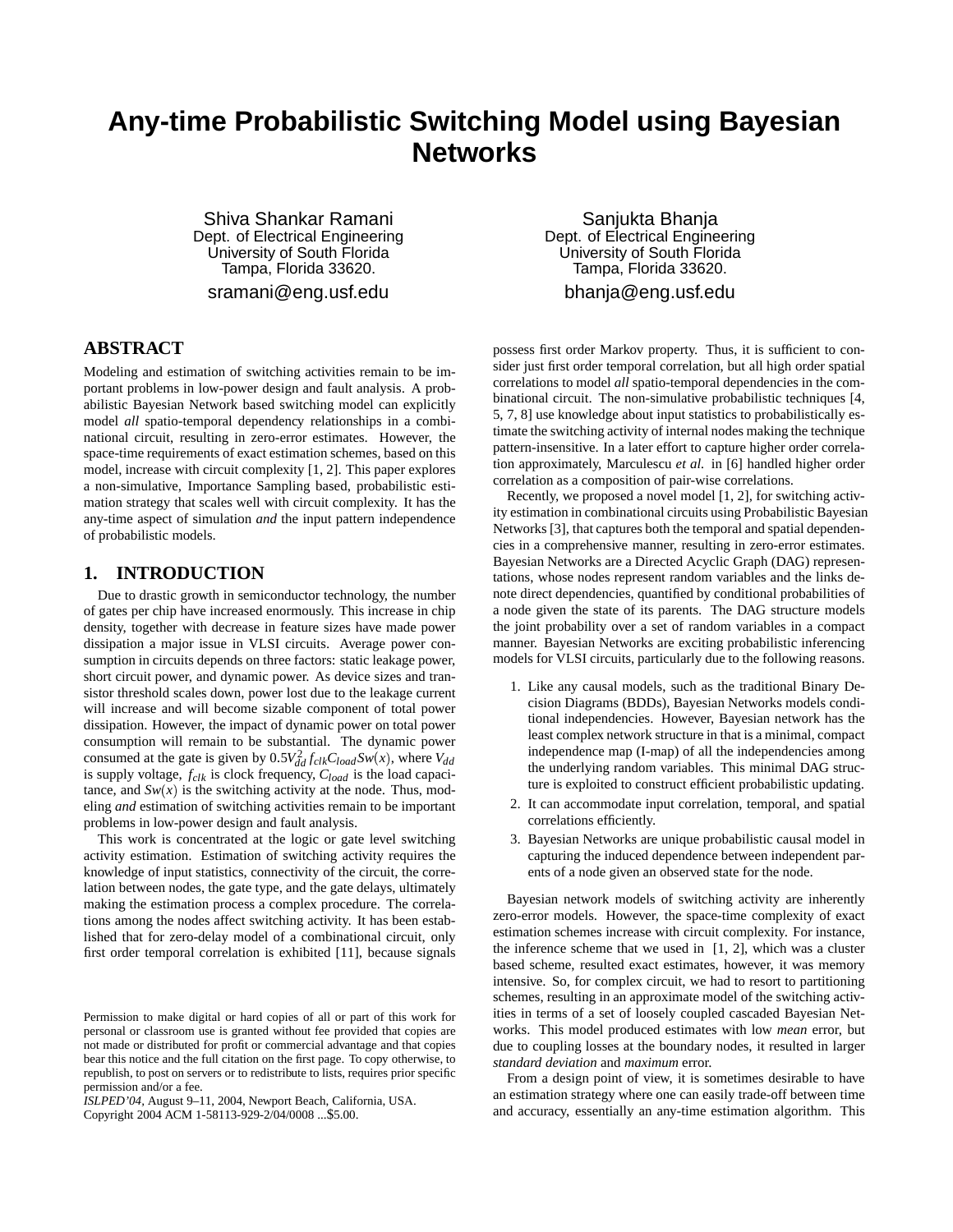is not possible with the current inference scheme. For these reasons, in this paper, we explore three Stochastic Importance Sampling schemes: Probabilistic Logic Sampling (PLS) [12], Adaptive Importance Sampling (AIS) [9] and Evidence Pre-propagated Importance Sampling (EPIS) [10] for Bayesian updating. These algorithms combine the any-time feature of simulative approaches and input pattern independence of probabilistic approaches. Experimental results with ISCAS benchmark shows order of magnitude reduction in maximum error, standard deviation specially for larger benchmarks with significantly low time, especially for the PLS scheme. Moreover, the EPIS and AIS algorithms also facilitates probabilistic diagnosis or backtracking, which cannot be done by any current probabilistic models used in VLSI.

### **2. APPROACH**

In this section, we discuss the fundamental modeling issues relevant to Bayesian Network. Interested reader is recommended to read [1, 3] for detailed understanding. As we mentioned before, Bayesian Networks are compact graphical probabilistic model for the underlying joint probability distribution function. Each node in the DAG structure is a random variable representing switching and can have four states  $(0 \rightarrow 0, 0 \rightarrow 1, 1 \rightarrow 0, 1 \rightarrow 1)$  for complete capture of temporal dependence under zero-delay scenario. Edges in the DAG denotes cause and effect relationship in the probabilistic model and is quantified by the conditional probability of a child node given its parents.

We define conditional independence in Eq. 1 with respect to the probabilistic model as follows:

**Definition 1:** Let  $U = \{U_1, U_2, \dots, U_n\}$  be a finite set of variables that can assume discrete values. Let  $P(.)$  be the joint probability function over the variables in  $U$ , and let  $X$ ,  $Y$  and  $Z$  be any three subsets of *U*. *X*, *Y* and *Z* may or may not be disjoint. *X* and *Y* are said to be *conditionally independent* given *Z* if

$$
P(x|y, z) = P(x|z) \text{ whenever } P(y, z) > 0 \tag{1}
$$

For the graphical model, the conditional independence is studied by the concept of d-separation.

**Definition 2:** If *X*, *Y* and *Z* are three distinct node subsets in a DAG *D*, then *X* is said to be *d-separated* from *Y* by  $Z$ ,  $\langle X|Z|Y\rangle$ , if there is no path between any node in *X* and any node in *Y* along which the following two conditions hold: (1) every node on the path with converging arrows is in *Z* or has a descendent in *Z* and (2) every other node is outside *Z*. If there exist such a path where the following two conditions hold, the path is called an active path.

**Definition 3:** A DAG *D* is said to be an I-map of a dependency model *M* if every *d-separation condition* displayed in *D* corresponds to a valid conditional independence relationship in *M*, i.e., if for every three disjoint sets of vertices *X*, *Y* and *Z*, we have,  $\langle X|Z|Y\rangle \Rightarrow I(X,Z,Y).$ 

Note that the Definition 3 holds the unifying feature of the graph based probability model in a way that connects the DAG *D* to the probabilistic model *P*. In Bayesian Networks, we not only suggest that DAG *D* is a dependency model for *P* (because all the dseparations in *D* imply a conditional independence in *P*), but also the notion of a compact minimal representation is built in. Let us consider the example of a probabilistic model *P* over four random variables  $\{X_1, X_2, X_3, \text{ and } X_4\}$  as shown in Figure 1. Note that, the DAG in Figure 1a, all the nodes are considered independent and hence I-map of *D* is greater than that of *P* which indicates that *D* under-represents *P*. In Figure 1d, the I-map of *D* is less than that of *P* as *D* is a complete DAG exhibiting maximum dependencies. This model would generate accurate results but are over-representation and hence the computation efforts would be large. A Bayesian Net-



**Figure 1: Bayesian Networks: Marriage between Graphical and Probabilistic Models.**

work has to be the DAG where the I-map for DAG matches the Imap of the *P* and hence it is the exact representation that is minimal in structure.

$$
P(x_1, \cdots, x_N) = p(x_n | x_{n-1}, x_{n-2}, \cdots, x_1) p(x_{n-1} | x_{n-2}, x_{n-3}, \cdots, x_1), \cdots, p(x_1)
$$
 (2)

Eq. 2 denotes the exact probabilistic model over random variables and using conditional independencies (in Eq. 3, we can arrive at the minimal factored representation shown in Eq. 4 which is the probabilistic model of Bayesian Network.

$$
p(x_i|x_{i-1}, x_{i-2}, \cdots, x_1) = p(x_i|Pa(x_i))
$$
\n(3)

$$
P(X) = \prod_{k=1}^{n} P(x_k | Pa(x_k))
$$
\n(4)

# **3. STOCHASTIC INFERENCE**

Stochastic sampling algorithms are approximate BN inference schemes. Probabilities are inferred by a complete set of samples or instantiations that are generated for each node in the network according to the conditional probability table which stores the conditional probability of a random variable given its parents. In these sampling schemes each sample determines the posterior probability of the underlying model for the remaining samples. The probability of random variable is proven to converge [9] to the correct values given enough time. The salient features of these algorithms are: (1) They scale extremely well for larger systems making them a target inference for nano-domain billion transistor scenario and (2) They are any-time algorithm, providing adequate accuracy-time trade-off and (3) The samples are not based on inputs and the approach is input pattern insensitive. The classes of algorithms selected here are known as Importance Sampling algorithms [9, 10, 12] which are not only good predictors or estimators, predicting the behaviors of descendent nodes (intermediate ones) given some properties of the primary inputs, but also accurate diagnostic tool that would relate possible pattern of the inputs given a particular set of behavior of any internal nodes.

Given information about evidences on any nodes and conditional probability table of each node, an Importance Sampling algorithm generates sample instantiations of all other nodes in the network. These instantiations can be used to form final estimates. Importance Sampling can be better understood by considering an approximate computation of an integral J, where

$$
J = \int_{\Theta} b(X) dX \tag{5}
$$

Let  $b(X)$  be a function of *k* variables  $X = (X_1, X_2, \dots, X_k)$  over a domain  $\Theta \subset \mathbb{R}^k$ . An importance function  $i(X)$  can be introduced in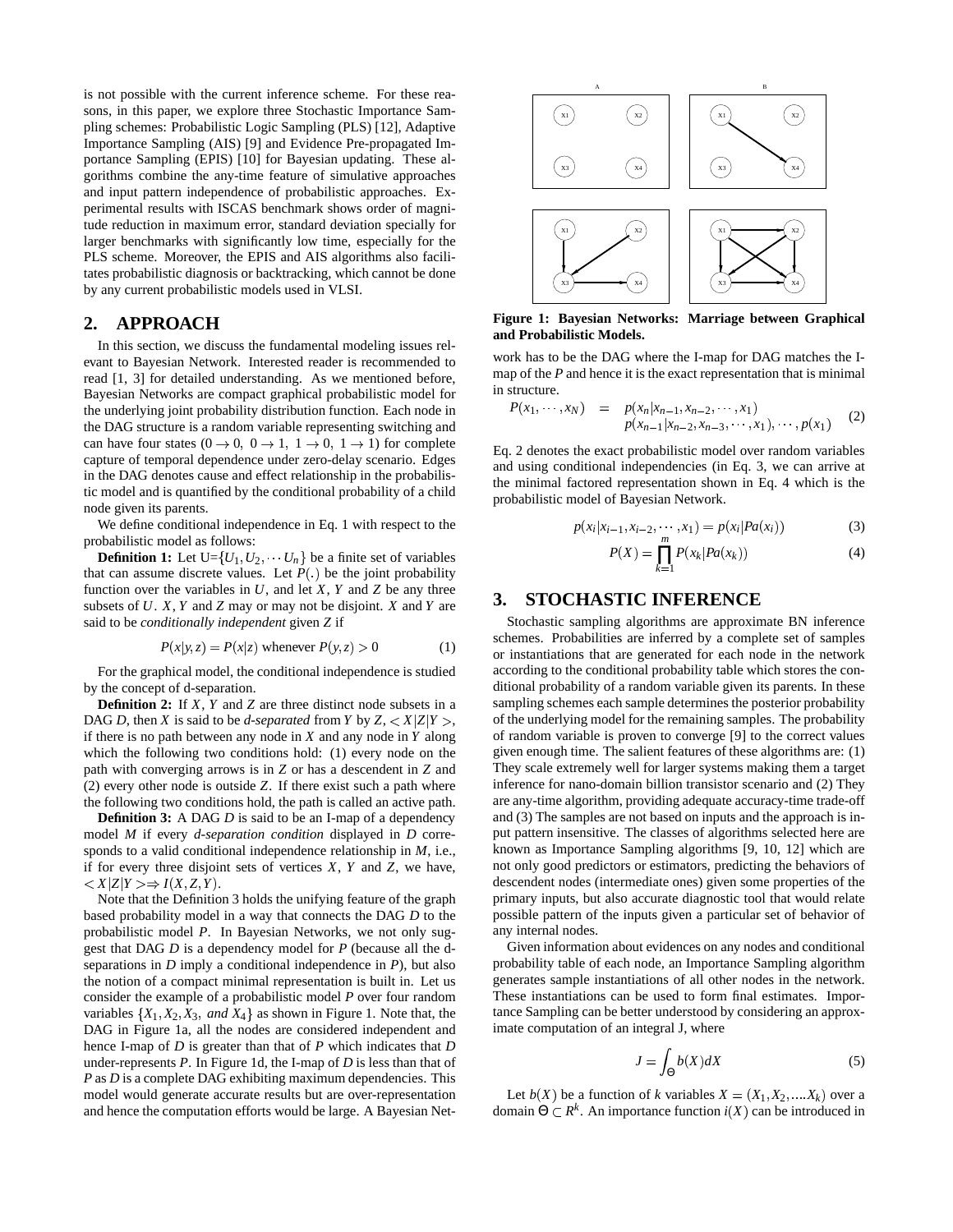this integral,  $J = \int_{\Theta} \frac{b(X)}{i(X)} i(X)$  $\frac{\partial (X)}{\partial (X)} i(X) dX$ . The importance function  $i(X)$ is a probability density function such that  $i(X) > 0$  for any  $X \subset$ Θ. After sampling the importance function over *M* instantiations  $X_1, X_2, \ldots, X_M$ , the approximate value of the integral is calculated as follows,

$$
\hat{J}(J) = \frac{1}{M} \sum_{i=1}^{M} \frac{b(X_i)}{i(X_i)}
$$
(6)

The variance of  $\hat{j}$  is proportional the variance of  $i(X)$ . In order to get an optimal importance function that can compute the integral, the variance of  $i(X)$  should be zero provided  $b(X) > 0$ . Thus, the optimal importance function is represented as,  $i(X) = \frac{b(X)}{J}$ . The main goal of the Importance Sampling algorithm is achieving the importance function. The stochastic sampling strategy works because in a Bayesian Network the product of the conditional probability functions for all nodes is the optimal importance function. Because of this optimality, the demand on samples is low.

## **3.1 Probabilistic Logic Sampling**

Probabilistic Logic Sampling (PLS) is the first and the simplest sampling algorithms proposed for Bayesian Networks [12]. The flow of the algorithm is as follows:

- 1. Complete set of samples are generated for the Bayesian Network using the importance function, which is initialized to joint probability function  $P(X)$ . The importance function is never updated once its initialized. Without evidence,  $P(X)$  is the optimal importance function for the evidence set.
- 2. Samples that are incompatible with the evidence set are disregarded.
- 3. The probability of all the query nodes are estimated based on counting the frequency with which the relevant events occur in the sample. In predictive inference, logic sampling generates precise values for all the query nodes based on their frequency of occurrence but with diagnostic reasoning, this scheme fails to provide accurate estimates because of large variance between the optimal importance function and the actual importance function used. The disadvantage of this approach is that in case of unlikely evidence, we have to disregard most samples and thus the performance of the PLS approach deteriorates.

#### **3.2 Adaptive Importance Sampling**

In Adaptive importance sampling (AIS) scheme [9], the joint probability function that is modeled by a BN can be expressed as the product of the conditional probability of the nodes given its parent nodes is proven to be an optimum importance function. The steps for this algorithm are presented below:

- 1. The nodes are arranged in topological order. Each evidence node is instantiated to its observed state and is omitted from further sample generations. Each root node is randomly instantiated to one of its possible states according to the importance prior probability of the node.
- 2. Each node whose parents were already instantiated will be instantiated to one of its possible outcomes, according to its importance conditional probability table, which can also be derived from the importance function.
- 3. Conditional probability of the evidence set given the sample instantiation is calculated and stored and used to update the importance function after a few run by applying Bayesian Network learning algorithms. This function will then be used

for the next stage of sampling. The posterior probabilities are then calculated from the samples.

#### **3.3 Hybrid Scheme**

For large circuits, a hybrid scheme, specifically the Evidence Pre-propagated Importance Sampling (EPIS) [10], which uses local message passing and stochastic sampling, is appropriate. This method scales well with circuit size and is proven to converge to correct estimates. These classes of algorithms are also anytimealgorithms since they can be stopped at any point of time to produce estimates. Of course, the accuracy of estimates increases with time.

The EPIS algorithm is based on Importance Sampling that generates sample instantiations of the *whole* DAG network, i.e. all for line switching in our case. These samples are then used to form the final estimates. This sampling is done according to an importance function. In a Bayesian Network, the product of the conditional probability functions at all nodes form the optimal importance function. Let  $X = \{X_1, X_2, \dots, X_m\}$  be the set of variables in a Bayesian Network,  $Pa(X_k)$  be the parents of  $X_k$ , and  $E$  be the evidence set. Then, the optimal importance function is given by

$$
P(X|E) = \prod_{k=1}^{m} P(x_k|Pa(x_k, E))
$$
 (7)

This importance function can be approximated as

$$
P(X|E) = \prod_{k=1}^{m} \alpha(Pa(X_k))P(x_k|Pa(X_k))\lambda(X_k)
$$
 (8)

where  $\alpha(Pa(X_k)) = P(x_k|E^+)$  and  $\lambda(X_k) = P(E^-|x_k)$ , with  $E^+$  and  $E^-$  being the evidence from above and below, respectively, as defined by the directed link structure. Calculation of  $\lambda$  is computationally expensive and for this, Loopy Belief Propagation (LBP) [13] over the Markov blanket of the node is used. Yuan *et al.* [10] proved that for a poly-tree, the local loopy belief propagation is optimal. The importance function can be further approximated by replacing small probabilities with a specific cutoff value.

The above set of stochastic sampling strategies discussed in subsection 3.1, 3.2, and 3.3 work because in a Bayesian Network the product of the conditional probability functions for all nodes is the optimal importance function. Because of this optimality, the demand on samples is low. We have found that just thousand samples are sufficient to arrive at good estimates for the ISCAS85 benchmark circuits. *Note that this sampling based probabilistic inference is non-simulative and is different from samplings that are used in circuit simulations.* In the latter, the input space is sampled, whereas in our case both the input and the line state spaces are sampled simultaneously, using a strong correlative model, as captured by the Bayesian Network. Due to this, convergence is faster and the inference strategy is input pattern insensitive.

#### **4. RESULTS AND CONCLUSIONS**

We experimented with the combinational circuits from the IS-CAS85 benchmark suite. We first mapped the ISCAS circuits to their corresponding DAG structured Bayesian Networks. The experimental set-up of "GeNIe" [14], a graphical network interface is used for our experimentation. The tests were performed on a Pentium IV, 2.00GHz, Windows XP computer. For comparison, we performed zero-delay logic simulation on the ISCAS85 benchmark circuits, which provides accurate estimates of switching. The total elapsed time reported in all the experiments is the sum of CPU, memory access and I/O time.